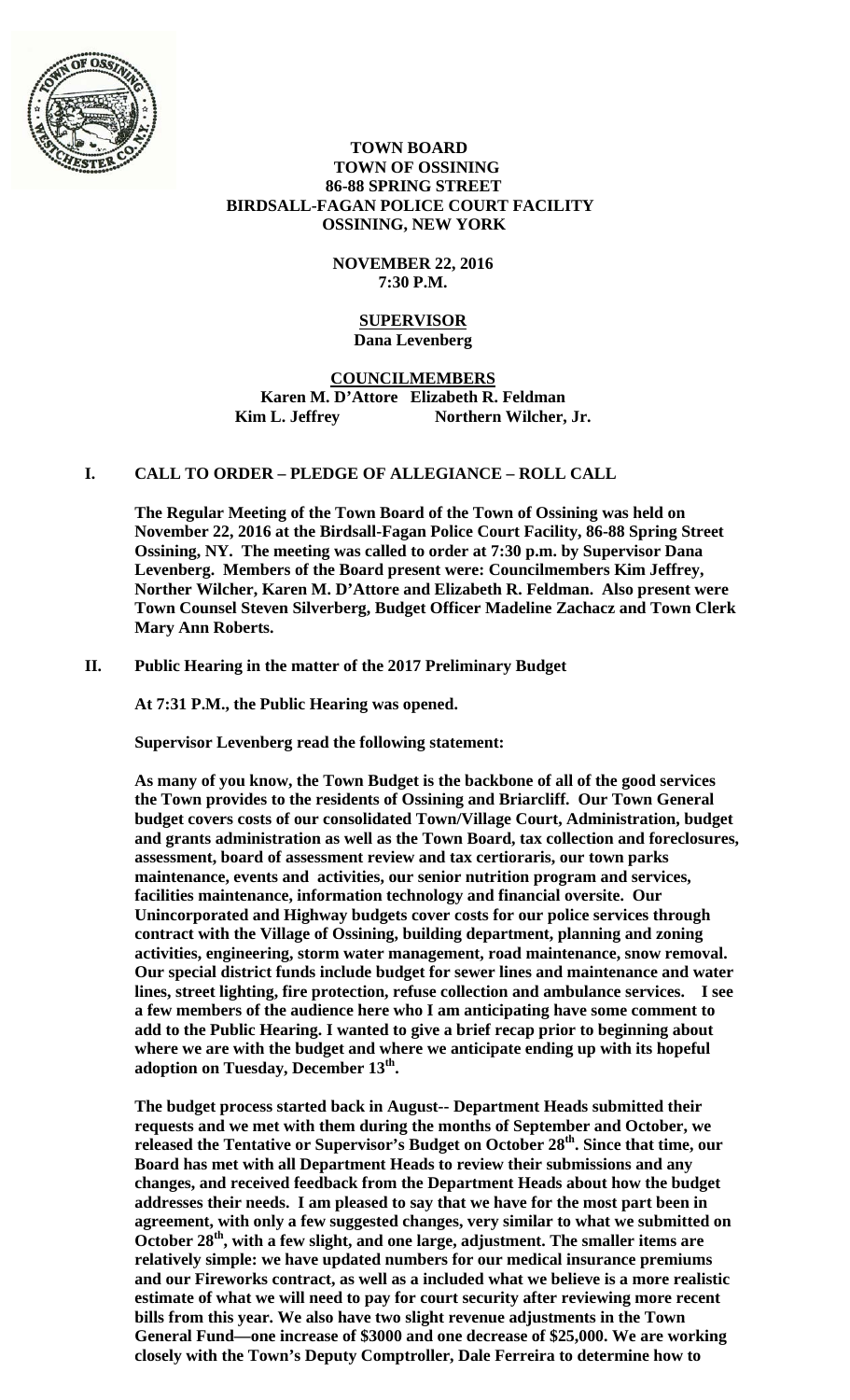**adjust for these changes, but we believe that all of the changes can be absorbed by the budget as it stands without changing the levy or tax rates.** 

**One major change is in an area that has come up for discussion multiple times over the past several years with past Boards as well as this current board. We have decided to take it up in the 2017 budget. Councilwoman Jeffrey has been outspoken about her belief that, although legally proper, the Town General budget was benefitting from a revenue that would be more appropriately credited to the Unincorporated Funds. After a lot of analysis, we discovered that we would be able to move a portion of the Mortgage Recording Tax Revenue from the General Fund to the Unincorporated Fund by shifting the proportion of tax cap allowance. The Tentative Budget did not reflect this change so as to let the entire Board decide whether to proceed with this shift. The Town Board has reached general consensus and agreed to the shift. To that end, \$78,512 of the Mortgage Recording Tax revenue will be added to the Unincorporated, or 20, Fund as revenue, and the General Fund tax levy will be increased accordingly, as that revenue shifts out of the fund. The initial proposed budget which did not include this shift called for a rate increase of 0.98% in the General Fund and a decrease of 3.49% in the Unincorporated Fund. After this shift, the rate in the General Fund will have increased to a total of 3.3%, and the Unincorporated rate will have decreased a total of 5%. However, especially with regards to the General Fund, it is important to remember that this represents a very small portion of the total tax bill. The difference to the average Ossining household, valued at \$420,408, between the proposed general fund budget and the new budget with a proportionate portion of the Mortgage Recording Tax shifted out, is approximately \$7 for the entire year (\$22.22 instead of \$15.20.) We are pleased to be able to make this change to the Town budget while ensuring that Town general services are not jeopardized, and I thank all of the residents who also brought this to the forefront of our budget discussion this year.** 

**I would now like to invite the public to be heard on this issue.** 

**No one came to speak on this matter.** 

**Do any of my Board colleagues have any comments about what we have heard tonight? If not, may I please have a motion to close this Public Hearing?** 

**Thank you everyone for your input. We are incredibly proud of this collaborative and conservative budget. I would like to give special thanks to Deputy Comptroller Dale Ferreira and Budget Director Maddi Zachacz who have put in so much time and energy crunching the numbers, and we look forward to moving ahead in this process and working together with our Department Heads to provide the important services that you expect from the Town of Ossining. Once again, our vote to adopt the budget is scheduled for December 13th.** 

**At 7:39 P.M., Councilmember Wilcher moved and it was seconded by Councilmember Feldman that the Public Hearing be closed.**

# **III. ANNOUNCEMENTS**

**Councilmember Liz Feldman announced that it is Toys for Tots Season. The Ossining Boat and Canoe Club will place a Toys for Tots box in the Clerk's office as well as in the Town offices at 16 Croton Avenue, Third Floor.** 

**Supervisor Levenberg read the following statement: I want to share a few quick announcements tonight about what is coming up in our community this week. Of course we are all excited about Thanksgiving, and I just came from serving up meals to families who were invited tonight, based on need, to Landmark Diner for a Thanksgiving meal, courtesy of Gullotta House, the Ossining High School Interact Club, IFCA, CAP and County Legislator Catherine Borgia. I hope you all will have an opportunity to share or give to those less fortunate so we can all enjoy the spirit of this holiday, to be thankful for the roots of our country, collaborating and sharing with our neighbors, family and friends, and recognizing all that we have in common and all that we can do when we work together. I give thanks for you, our community, for being so rich in unique personalities, talents and passions, to my colleagues, and to the wonderful staff we have here in the Town. We really have a great team.**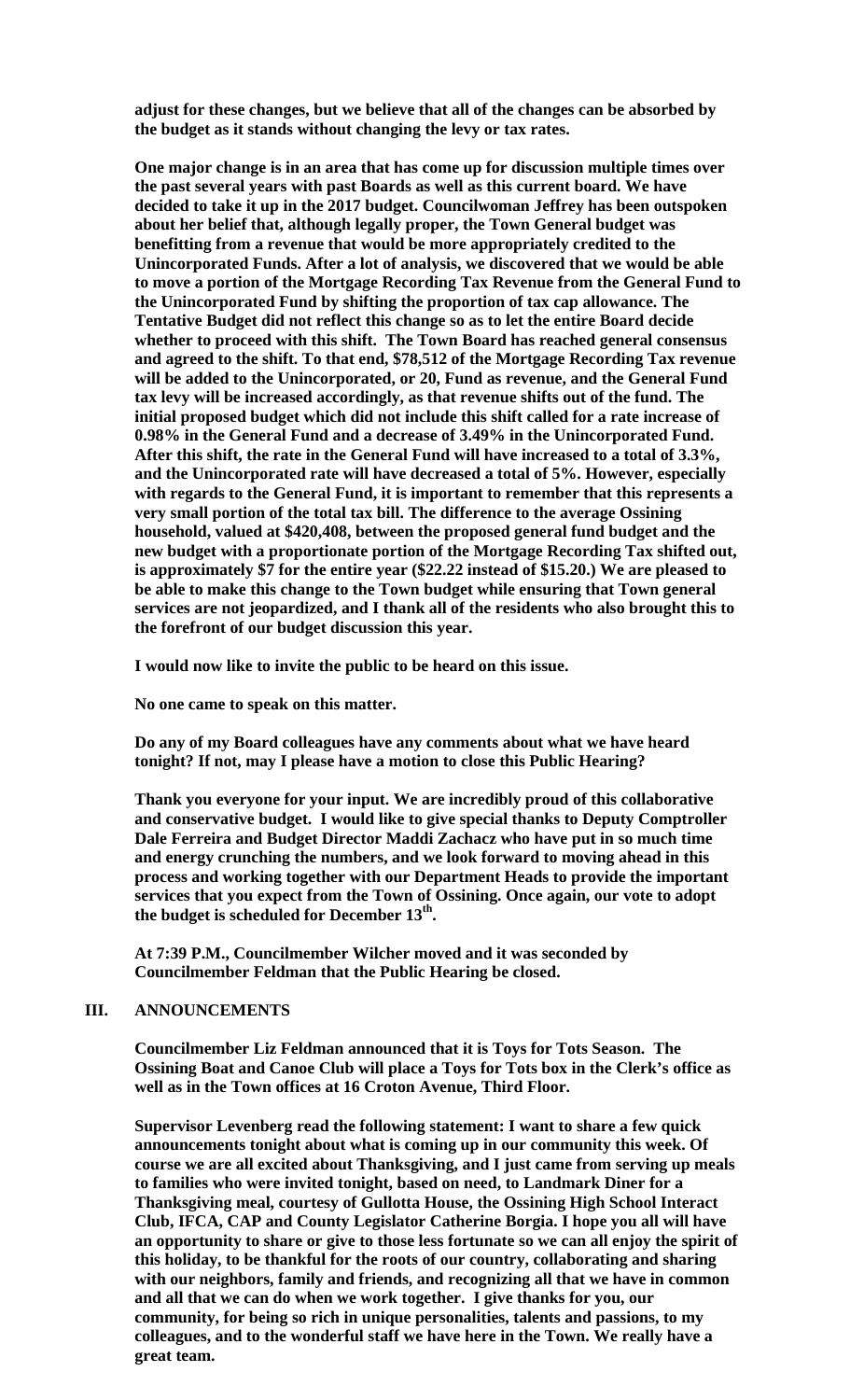**A day near and dear to my heart is Small Business Saturday, which is coming up this weekend. We have so many wonderful businesses right here in Town who depend on our support, so I encourage you to make a day of it in Ossining this Saturday,**  November 26<sup>th</sup>. Start your day off at First Village Coffee or Picante for a latte, **browse the beautiful selections at Melita's, pick up a new dress at Hot Societe, get a trim at Vaza or Shine Salon, and pop across to the farmer's market to supplement your buffet of leftovers. Or take a drive over to North State Road at the shop at Club Fit you can get your work out gear, or buy a gift for your honey at the Chocolate Chalet to say thanks for washing the turkey pan, or stop into Wondrous Things or Holbrook Cottage for a beautiful hostess gift for the holidays. Help our local businesses know you support them this weekend, and every weekend, by shopping local.** 

This coming Wednesday, November 30<sup>th</sup>, support the Ossining Upper Elementary **PTA at the Holiday Shopping Boutique and Karaoke Night. Stop by between 6 and 9PM to pick up some holiday gifts and maybe perform a song with a live band to back you up. Mike Risko Music at 144 Croton Avenue will host, and proceeds go to benefit the Ossining Upper Elementary PTA.** 

**Next weekend, Campwoods will be hosting their annual Holiday Craft Fair. Stop by the Campwoods Grounds on Saturday, December 3rd between 11AM and 6PM or Sunday, December 4th between 11AM and 4PM, for handmade artisanal gifts such as ornaments, pottery, jewelry, scarves and more. Refreshments from The Wobble Café will be available for purchase.** 

**Another event not to miss is the Ossining Basics Kickoff Event on Monday, December 5th at the Ossining High School Library between 6:30 and 8PM. 80% of brain development happens during the first 3 years of life, so let's seize the opportunity! I hope you will join us to learn more about this exciting communitywide initiative.** 

**Finally, I want to once again address some steps we are taking to address community concerns associated with our recent election and new leadership. We are working collaboratively with the Village, Schools, and safety net organizations to host a Unity Walk, identify language for a resolution we can adopt to assert our position on community protections, we are looking to work with Neighbors Link to bring in immigration lawyers so residents know their rights, we are working with our local police, and looking at costs of social services associated with some of the changes we are expecting. We will continue to keep you informed and welcome your involvement. Please call the supervisor's office if you would like to help or**  participate. Also, this Friday, November 25<sup>th</sup> at 12 noon there will be a March and **Rally in the center of White Plains sponsored by WESPAC to show support for making Westchester a Sanctuary for all populations who feel threatened or targeted by hate and violence. The Town will be represented.** 

## **IV. LIAISON REPORTS**

#### **V. DEPARTMENTAL REPORTS**

#### **VI. PUBLIC COMMENT ON AGENDA ITEMS**

## **VII. BOARD RESOLUTIONS**

#### **A. Approval of Minutes-Regular Meeting**

**Councilmember Jeffrey moved and it was seconded by Councilmember Wilcher that the following be approved:** 

**Resolved, that the Town Board of the Town of Ossining hereby approves the November 9, 2016, Minutes of the Regular Meeting as presented.** 

 **Motion Carried: Unanimously**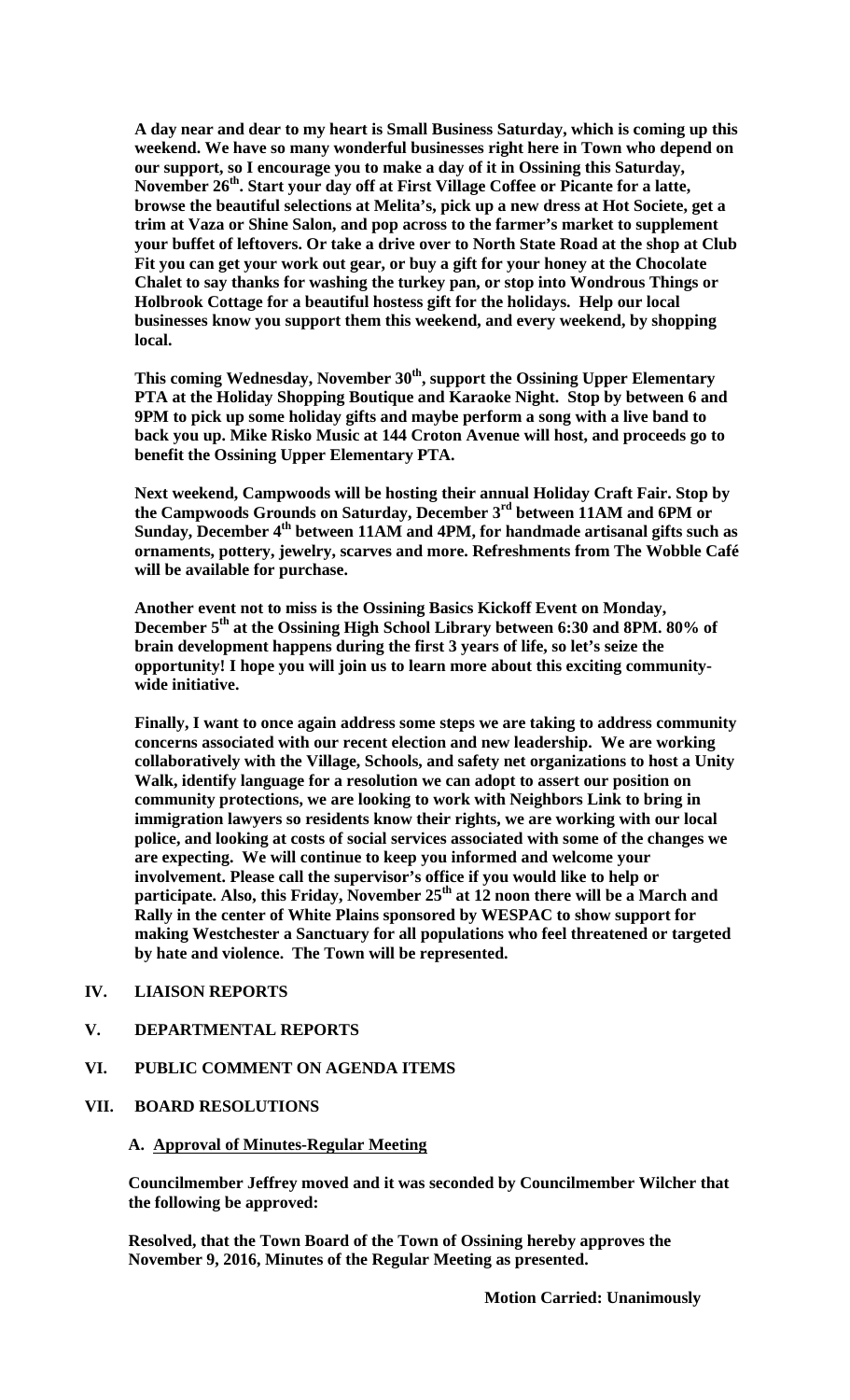#### **B. Approval of Voucher Detail Report**

**Councilmember Jeffrey moved and it was seconded by Councilmember Wilcher that the following be approved:** 

**Resolved, that the Town Board of the Town of Ossining hereby approves the Voucher Detail Report dated November 22, 2016 in the amount of \$194,757.64** 

**C.** 

## **TAX CERTIORARI**

 **Hoye Textile Corp. vs. Town of Ossining** 

**Councilmember Wilcher moved and it was seconded by Councilmember Feldman that the following be approved:** 

**WHEREAS, proceedings pursuant to Article 7 of the Real Property Tax Law of the State of New York were instituted by Hoye Textile Corp. against The Town of Ossining, to review the tax assessments made on Petitioner's property located at 325 North Highland Avenue, Town of Ossining, and designated on the tax assessment map of The Town of Ossining as Section 89.06-1-11 for Tax Assessment Years 2009- 2015, which proceedings are now pending in the Supreme Court of the State of New York, County of Westchester, under Index No. 23612/09; 25940/10; 15804/11; 67495/12; 66906/13; 67296/14 and 67288/15; and** 

**WHEREAS, the above Petitioner has agreed to a compromise and settlement of such proceedings, subject to the approval of the Town Board, correcting and reducing the assessed valuation of its real property and improvements, as follows: Hoye Textile Corp. 325 North Highland Avenue, Ossining, N.Y. Section 89.06-1-11** 

| Assessment Year Tax ID No. | Original Assessed Value | Reduction | <b>Final Assessed</b> |
|----------------------------|-------------------------|-----------|-----------------------|
|                            |                         |           |                       |
| 89.06-1-11                 | \$80,000                | \$30,150  | \$49,850              |
| 89.06-1-11                 | \$80,000                | \$38,580  | \$41,420              |
| 89.06-1-11                 | \$80,000                | \$35,850  | \$44,150              |
| 89.06-1-11                 | \$80,000                | \$32,180  | \$47,820              |
| 89.06-1-11                 | \$80,000                | \$29,810  | \$50,190              |
| 89.06-1-11                 | \$80,000                | \$28,130  | \$51,870              |
| 89.06-1-11                 | \$80,000                | \$27,440  | \$52,560              |
|                            |                         |           |                       |

**WHEREAS, any and all refunds necessitated by said settlement will be made without interest; and** 

**WHEREAS, the Town Board, upon the recommendation of the Assessor, concurred by the Special Counsel to the Town, finds the proposed settlement appropriate and in the best interest of the Town of Ossining; now therefore it is** 

**RESOLVED, that settlement of the proceedings, on the terms set forth herein, is hereby accepted and approved, subject to the approval of the Supreme Court, Westchester County, wherein such proceedings are pending; and it is further** 

**RESOLVED, that the Special Counsel to the Town is hereby authorized and directed to procure and execute any documents necessary to effectuate such settlement; and it is further** 

**RESOLVED, subject to the approval of the Supreme Court, Westchester County, that the Assessor is authorized and directed to make the changes and corrections to the individual unit assessment on the tax assessment roll of the Town of Ossining, which will be ordered pursuant to the Consent Judgment to be entered in accordance with the terms of this settlement, and the Receiver of Taxes is authorized and directed to process and pay the refund of Town of Ossining taxes estimated to be \$ 2,427.76, which will be ordered pursuant to said Consent Judgment.**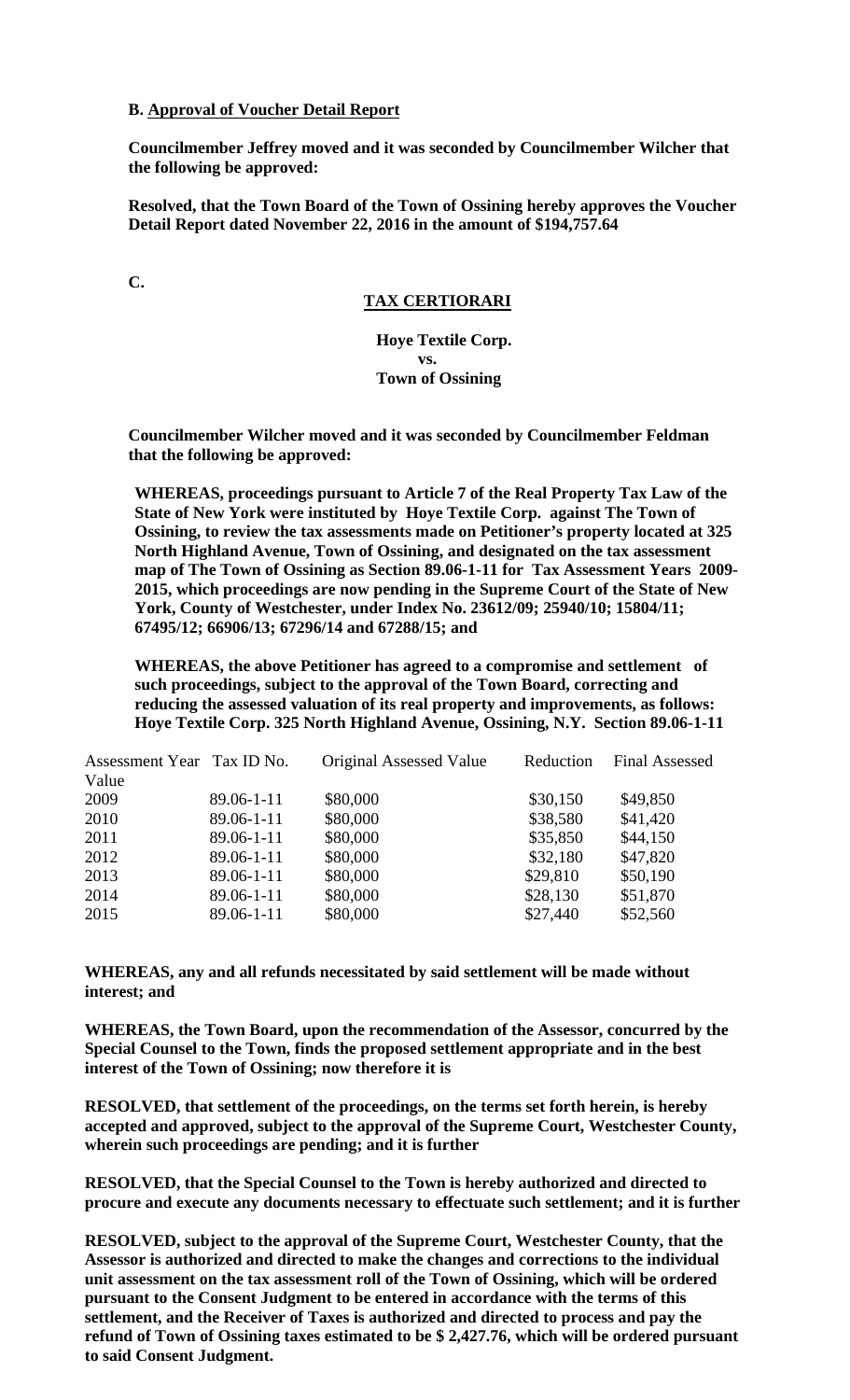#### **D. TAX CERTIORARI**

## **Croton Lane Associates LLC vs. Town of Ossining**

**Councilmember Wilcher moved and it was seconded by Councilmember Feldman that the following be approved:** 

**WHEREAS, proceedings pursuant to Article 7 of the Real Property Tax Law of the State of New York were instituted by Croton Lane Associates LLC against The Town of Ossining, to review the tax assessments made on Petitioner's property located at 57 Croton Avenue, Town of Ossining, and designated on the tax assessment map of The Town of Ossining as Section 89.19, Block 2, Lot 7 for Tax Assessment Years 2012-2016, which proceedings are now pending in the Supreme Court of the State of New York, County of Westchester, under Index No. 67947/2012, 67387/13, 65392/14, 65522/15, and 63988/16; and WHEREAS, the above Petitioner has agreed to a compromise and settlement of such proceedings, subject to the approval of the Town Board, correcting and reducing the assessed valuation of its real property and improvements, as follows: Croton Lane Associates LLC 57 Croton Avenue Section 89.19, Block 2, Lot 7** 

|       |           | Assessment Year Tax ID No. Original Assessed Value | Reduction | <b>Final Assessed</b> |
|-------|-----------|----------------------------------------------------|-----------|-----------------------|
| Value |           |                                                    |           |                       |
| 2012  | 89.19-2-7 | \$52,980                                           | \$6,930   | \$46,050              |
| 2013  | 89.19-2-7 | \$52,980                                           | \$6,930   | \$46,050              |
| 2014  | 89.19-2-7 | \$52,980                                           | \$6,930   | \$46,050              |
| 2015  | 89.19-2-7 | \$52,980                                           | \$6,930   | \$46,050              |

**WHEREAS, any and all refunds necessitated by said settlement will be made without interest; and** 

**WHEREAS, the Town Board, upon the recommendation of the Assessor, concurred by the Special Counsel to the Town, finds the proposed settlement appropriate and in the best interest of the Town of Ossining; now therefore it is** 

**RESOLVED, that settlement of the proceedings, on the terms set forth herein, is hereby accepted and approved, subject to the approval of the Supreme Court, Westchester County, wherein such proceedings are pending; and it is further** 

**RESOLVED, that the Special Counsel to the Town is hereby authorized and directed to procure and execute any documents necessary to effectuate such settlement; and it is further** 

**RESOLVED, subject to the approval of the Supreme Court, Westchester County, that the Assessor is authorized and directed to make the changes and corrections to the individual unit assessment on the tax assessment roll of the Town of Ossining, which will be ordered pursuant to the Consent Judgment to be entered in accordance with the terms of this settlement, and the Receiver of Taxes is authorized and directed to process and pay the refund of Town of Ossining taxes estimated to be \$ 442.17, which will be ordered pursuant to said Consent Judgment.** 

 **Motion Carried: Unanimously** 

#### **E. Appointment of Ossining Representative to WestCOP Board of Directors**

**Councilmember Wilcher moved and it was seconded by Councilmember Jeffrey that the following be approved:** 

**Resolved that the Town Board of the Town of Ossining hereby re-appoints Joan E. Whittaker to the position of the Town of Ossining representative to the Board of Directors of the Westchester Community Opportunities Program, (WESTCOP) for the 2016-2017 year.**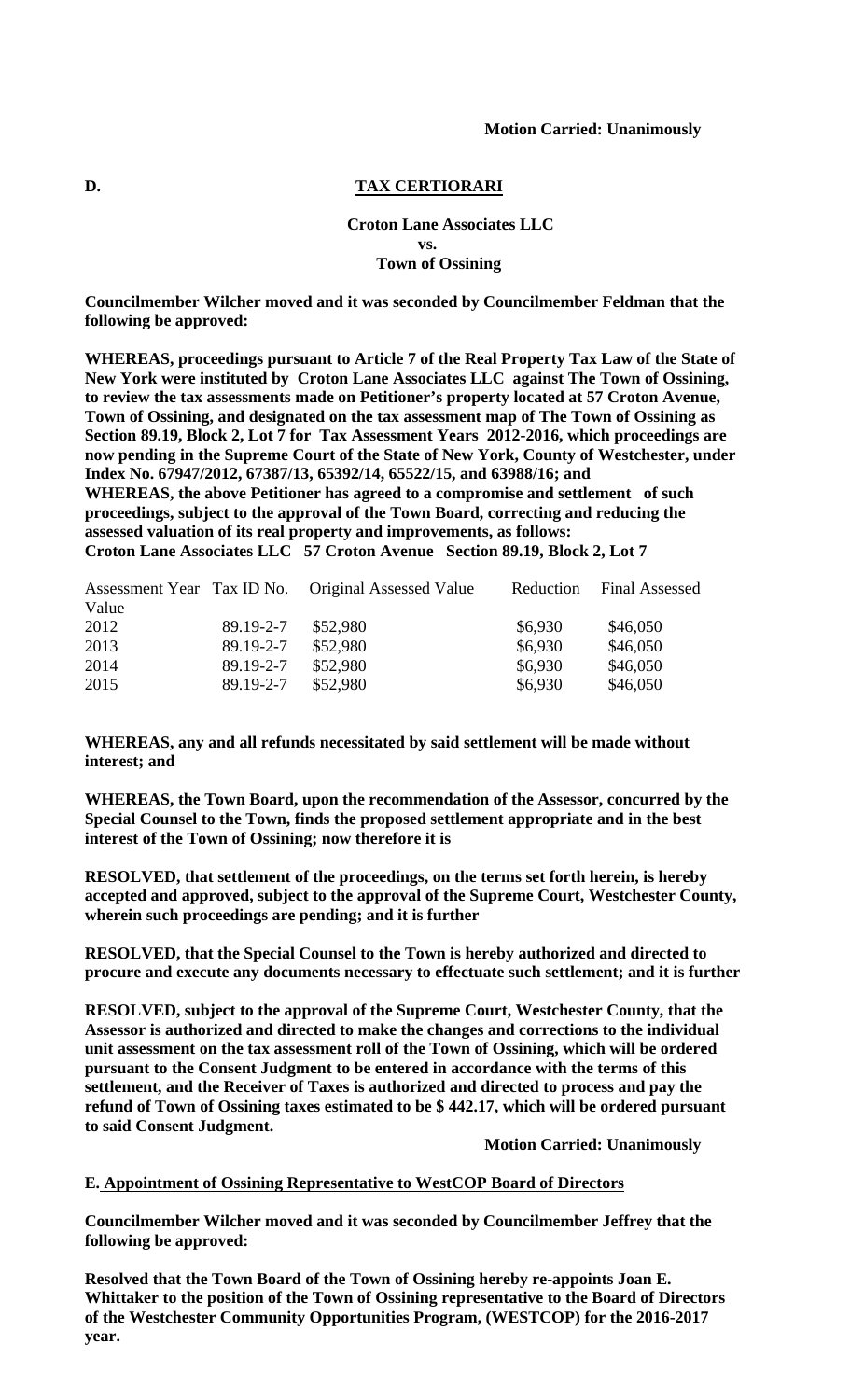**Supervisor Levenberg stated the following: I had the opportunity to meet with Joan Whittaker last year, and found her to be an enthusiastic supporter of WESTCOP and their mission, and I am glad to endorse her re-appointment to the WESTCOP Board for this coming year.** 

 **Motion Carried: Unanimously** 

# **F. TAX CERTIORARI**

## **Morgan Sherwood LLC and Morgan Sparta Green LLC vs. Town of Ossining**

**Councilmember Jeffrey moved and it was seconded by Councilmember Feldman that the following be approved:** 

**WHEREAS, proceedings pursuant to Article 7 of the Real Property Tax Law of the State of New York were instituted by Morgan Sherwood LLC and Morgan Sparta Green LLC, against The Town of Ossining, to review the tax assessments made on Petitioner's property located at 7 Sherwood Avenue, Town of Ossining, and designated on the tax assessment map of The Town of Ossining as Section 89.16-2-83 for Tax Assessment Years 2009-2010, which proceedings are now pending in the Supreme Court of the State of New York, County of Westchester, under Index No. 22239/2009 and 23532/2010; and** 

**WHEREAS, the above Petitioner has agreed to a compromise and settlement of such proceedings, subject to the approval of the Town Board, correcting and reducing the assessed valuation of its real property and improvements, as follows: Morgan Sherwood LLC and Morgan Sparta Green LLC 7 Sherwood Avenue Section 89.16-2-83** 

| Assessment Year Tax ID No. |            | Original Assessed Value | Reduction | <b>Final Assessed</b> |
|----------------------------|------------|-------------------------|-----------|-----------------------|
| Value                      |            |                         |           |                       |
| 2009                       | 89.16-2-83 | \$114,560               | \$17,380  | \$97.180              |
| 2010                       | 89.16-2-83 | \$114,560               | \$5,170   | \$109,390             |

**WHEREAS, any and all refunds necessitated by said settlement will be made without interest; and** 

**WHEREAS, the Town Board, upon the recommendation of the Assessor, concurred by Special Counsel to the Town, finds the proposed settlement appropriate and in the best interest of the Town of Ossining; now therefore it is** 

**RESOLVED, that settlement of the proceedings, on the terms set forth herein, is hereby accepted and approved, subject to the approval of the Supreme Court, Westchester County, wherein such proceedings are pending; and it is further** 

**RESOLVED, that Special Counsel to the Town is hereby authorized and directed to procure and execute any documents necessary to effectuate such settlement; and it is further** 

**RESOLVED, subject to the approval of the Supreme Court, Westchester County, that the Assessor is authorized and directed to make the changes and corrections to the individual unit assessment on the tax assessment roll of the Town of Ossining, which will be ordered pursuant to the Consent Judgment to be entered in accordance with the terms of this settlement, and the Receiver of Taxes is authorized and directed to process and pay the refund of Town of Ossining taxes estimated to be \$ 14,463.76, which will be ordered pursuant to said Consent Judgment.** 

 **Motion Carried: Unanimously** 

## **G. Agreement- Briarcliff Little League**

**Councilmember Jeffrey moved and it was seconded by Councilmember Feldman that the following be TABLED:** 

**Resolved, that the Town Board of the Town of Ossining hereby authorizes the Supervisor to enter into an agreement with the Briarcliff Little League regarding field usage at Ryder**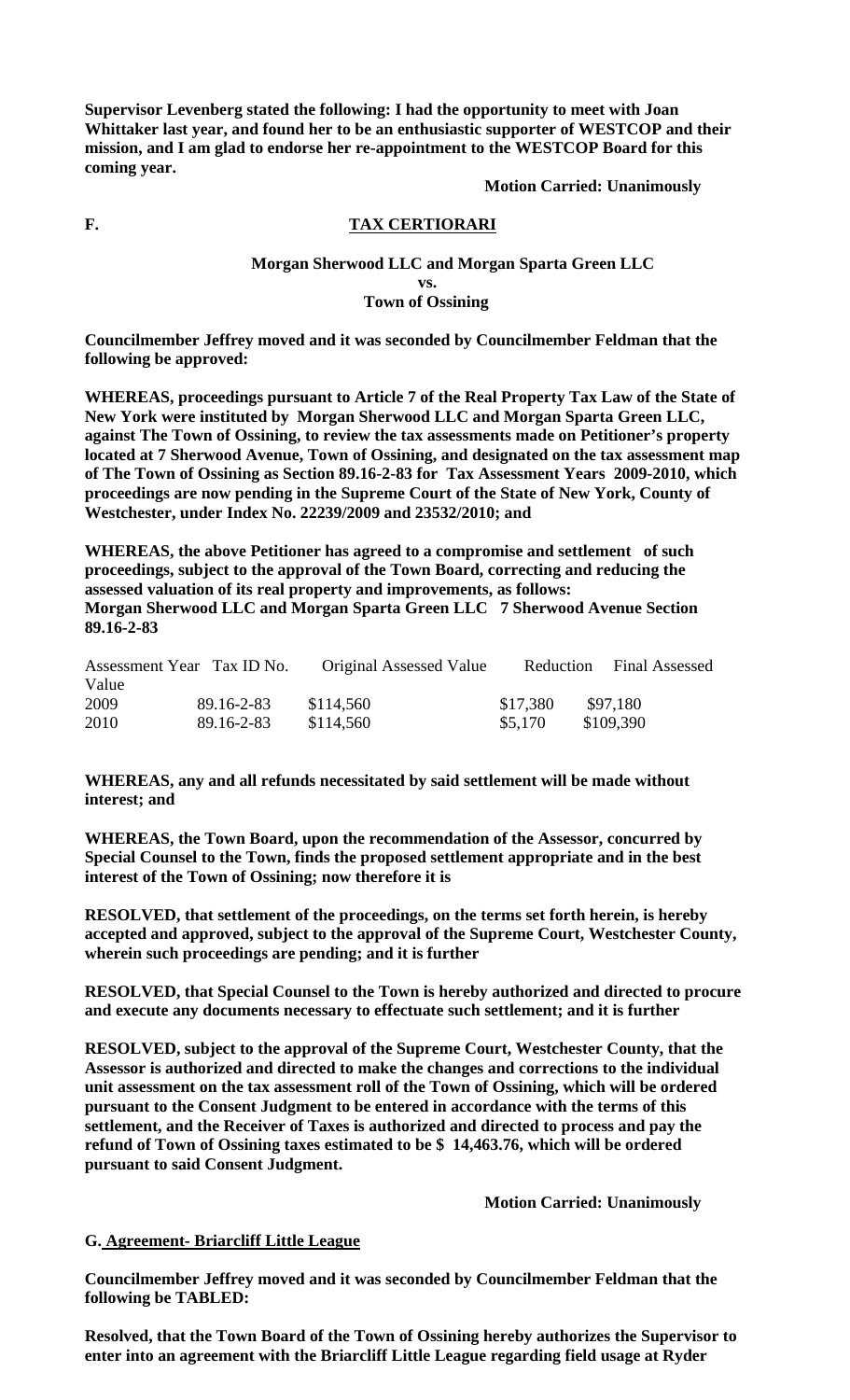**Park for the time period between April 1st and October 31st for the years 2017, 2018 and 2019, including general provisions related to league conduct and procedures for the time period, in a form acceptable to Counsel to the Town.** 

**Supervisor Levenberg stated that as you may know, the Briarcliff Little League has for many years used one of the fields at Ryder Park. They are seeking a renewed agreement which allows them use of the field for the baseball season each year, and we are moving to a multi-year agreement for the first time. We look forward to continuing a positive relationship with the Little League. We also have a resolution to accept a donation from the League in order to add clay to the field that they use, along with a new set of bases to allow the field to allow for 50-70 play for the older players in addition to 46-50 as it stands presently. The League has graciously agreed to donate these improvements to the Town, and the donation will be applied to the Parks Maintenance and Repair line so that we can proceed with the purchase. We have to table both resolutions-Bill not ready to sign yet.** 

 **Motion Carried: TABLED** 

#### **H. Acceptance of Donation- Briarcliff Little League**

**Councilmember Wilcher moved and it was seconded by Councilmember Feldman that the following be TABLED:** 

**Resolved, that the Town Board of the Town of Ossining hereby accepts the donation in the amount of 7,523.75 from the Briarcliff Little League, to be used for the express purpose of adding clay and bases to Field #2 at Ryder Park; and** 

**Be it further Resolved, that the aforementioned items will hereby become property of the Town of Ossining once installed at Ryder Park.** 

 **Motion Carried: TABLED** 

#### **I.IMA for Stormwater Mapping**

**Councilmember Wilcher moved and it was seconded by Councilmember Feldman that the following be approve:** 

**WHEREAS, The Village of Sleepy Hollow as Lead Agency has applied for and been approved for a Stormwater Quality Improvement Project grant (DEC01-C00077GG-335000) in the amount of \$343,854.00 from New York State Department of Environmental Conservation for Stormwater Mapping services on behalf of the Stormwater consortium; and** 

**WHEREAS, the members of the Consortium have previously agreed to participate in the Consortium; and** 

**WHEREAS, the Town of Ossining is a member of that Consortium and wishes to participate in the implementation phase of the project to further enhance the data base for mapping of stormwater infrastructure consistent with requirements of New York State;** 

**NOW, THEREFORE BE IT RESOLVED that the Town of Ossining hereby enters into an intermunicipal agreement with the Village of Sleepy Hollow for the purpose of implementing the above referenced grant agreement with New York State Department of**  Environmental Conservation, as amended on November 7<sup>th</sup>, 2016 and attached hereto; and

**FURTHER hereby agrees to the terms of the agreement providing specified in-kind services; and** 

**FURTHERMORE providing salary and benefit information in connection with those services to the Village of Sleepy Hollow in a timely manner.** 

Supervisor Levenberg stated that this resolution marks the start of the 2<sup>nd</sup> phase of a **process to get our Stormwater system mapped. The Town of Ossining is part of a consortium of multiple municipalities who joined together to be eligible for funding for this important project, and this will not cost us a dime: our in-kind contribution is limited to manpower which will be supplied by our Highway Department. This is a win-win for us, and I am sure that our Superintendent of Highways is excited to get started on this work.**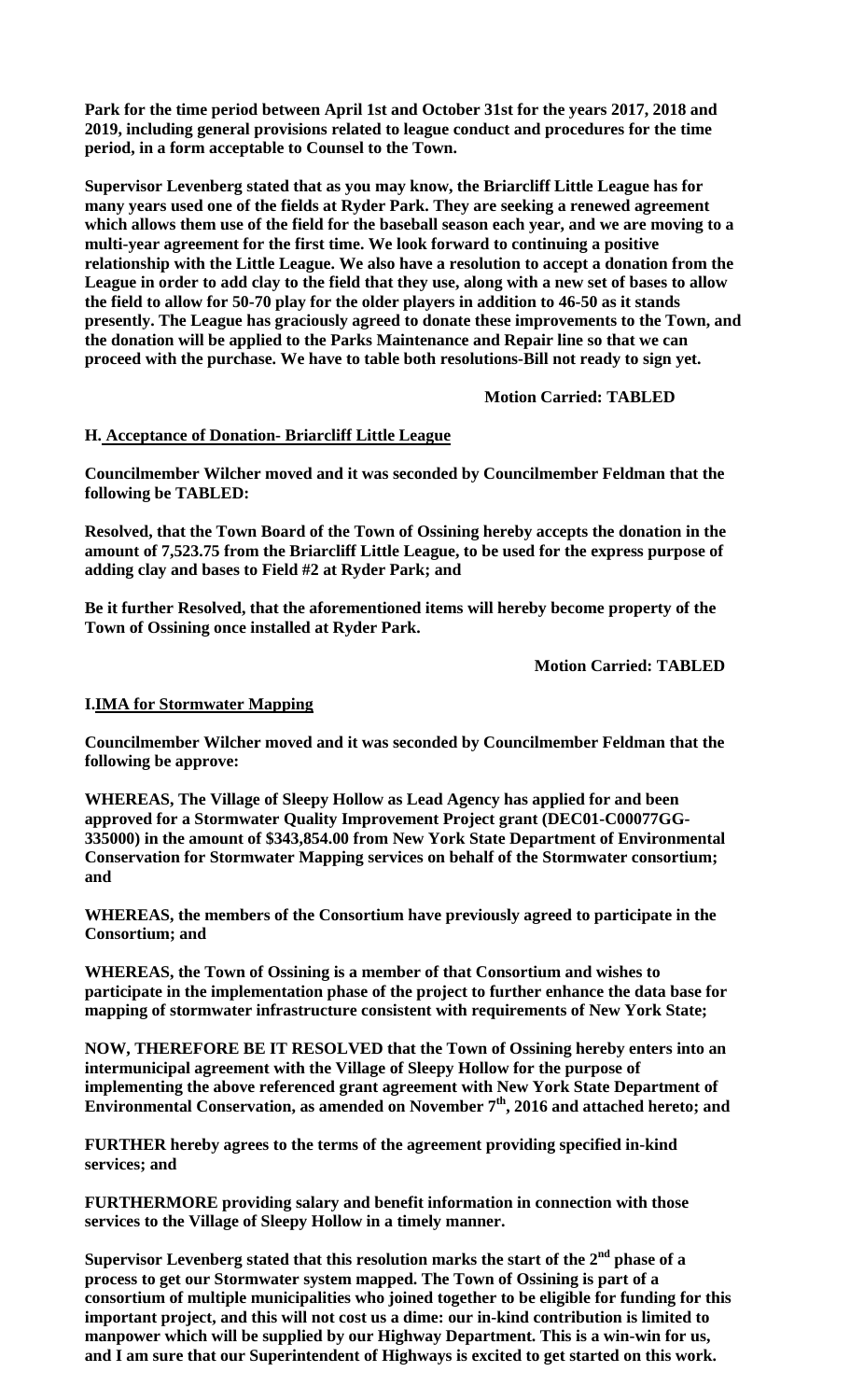## **J.Policy- Open Enrollment Policy for the Town of Ossining**

**Councilmember Jeffrey moved and it was seconded by Councilmember Wilcher that the following be approve:** 

**Be it Resolved, that the Town Board of the Town of Ossining hereby approves the attached policy limiting the Open Enrollment Period for Town of Ossining employees to the time**  period between November 1<sup>st</sup> and November 30<sup>th</sup> of any given year; and

**Be it further Resolved, that this policy shall become effective upon adoption.** 

**Supervisor Levenberg stated that earlier this year, the Board agreed to a proposal from our labor counsel to take a look at our current policies and make revisions to keep us in compliance. As these begin to trickle in, I expect we will have more policy updates to approve, but this is a new one for us: the Town has never officially documented our open enrollment policy for employees, although in practice, it has always been during the month of November. This document serves to memorialize that practice.** 

 **Motion Carried: Unanimously** 

# **VIII. CORRESPONDENCE TO BE RECEIVED AND FILED**

**Councilmember Wilcher moved and it was seconded by Councilmember Jeffrey that the following be approve:** 

**Resolved, that the Town Board of the Town of Ossining hereby accepts the following Zoning Board Resolutions:** 

- **Bethany Arts Community dated November 7, 2016**
- **Thomas Arminio dated November 7, 2016**

 **Motion Carried: Unanimously** 

## **IX. MONTHLY REPORTS**

**Councilmember Wilcher moved and it was seconded by Councilmember Feldman that the following be approve:** 

**Resolved, that the Town Board of the Town of Ossining hereby accepts the following monthly reports for the month of October 2016 from:** 

- **Town Tax Receiver's**
- **Town Building Department**

**Motion Carried: Unanimously** 

# **X. VISITOR RECOGNITION**

**Supervisor Levenberg wished everyone a very happy holiday. We live in challenging times, but that makes it all the more clear what we have to be thankful for.** 

**I want to remind everyone that Town offices will be closed on Thursday, November**  24<sup>th</sup> and Friday, November 25<sup>th</sup>, for the holiday. In addition, the Town Board has a **5th Tuesday next week and will not meet, so I look forward to seeing everyone at our**  next Town Hall Meeting on December 6<sup>th</sup> at the Ossining Public Library at 7:30 **P.M., where we will be honoring our Town Boards and Committees, those men and women who volunteer countless hours of their time and who often go unsung. I hope you will join us.**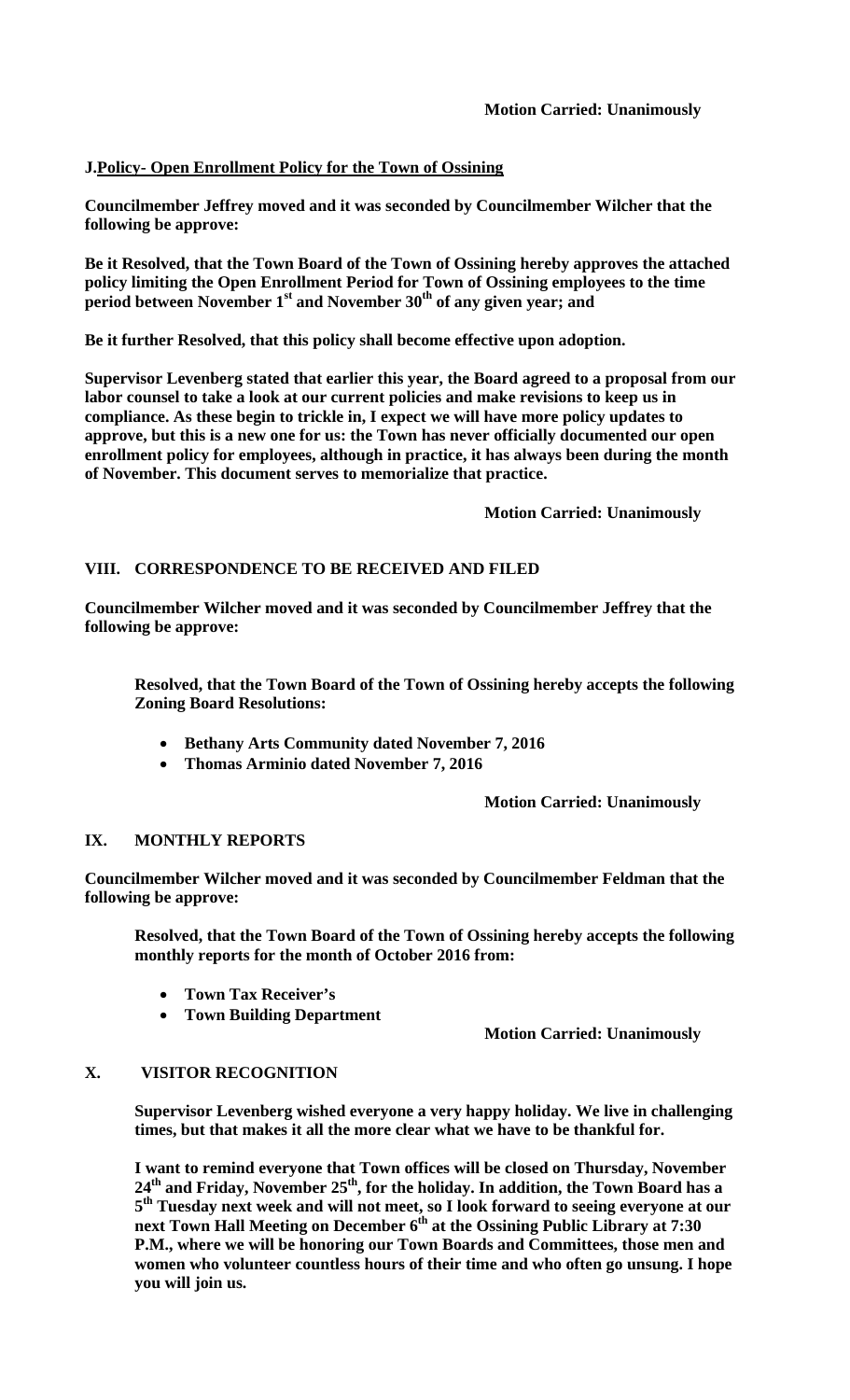# **XI. ADJOURNMENT –EXECUTIVE SESSION– CONTRACTS & LITIGATION**

**At 8:07 P.M., Councilmember Jeffrey moved and it was seconded by Councilmember Wilcher that the meeting be adjourned to Work Session.** 

**Motion Carried: Unanimously**

**Approved:** 

 **Mary Ann Roberts Town Clerk** 

**\_\_\_\_\_\_\_\_\_\_\_\_\_\_\_\_\_\_\_\_\_\_\_\_\_\_\_\_\_**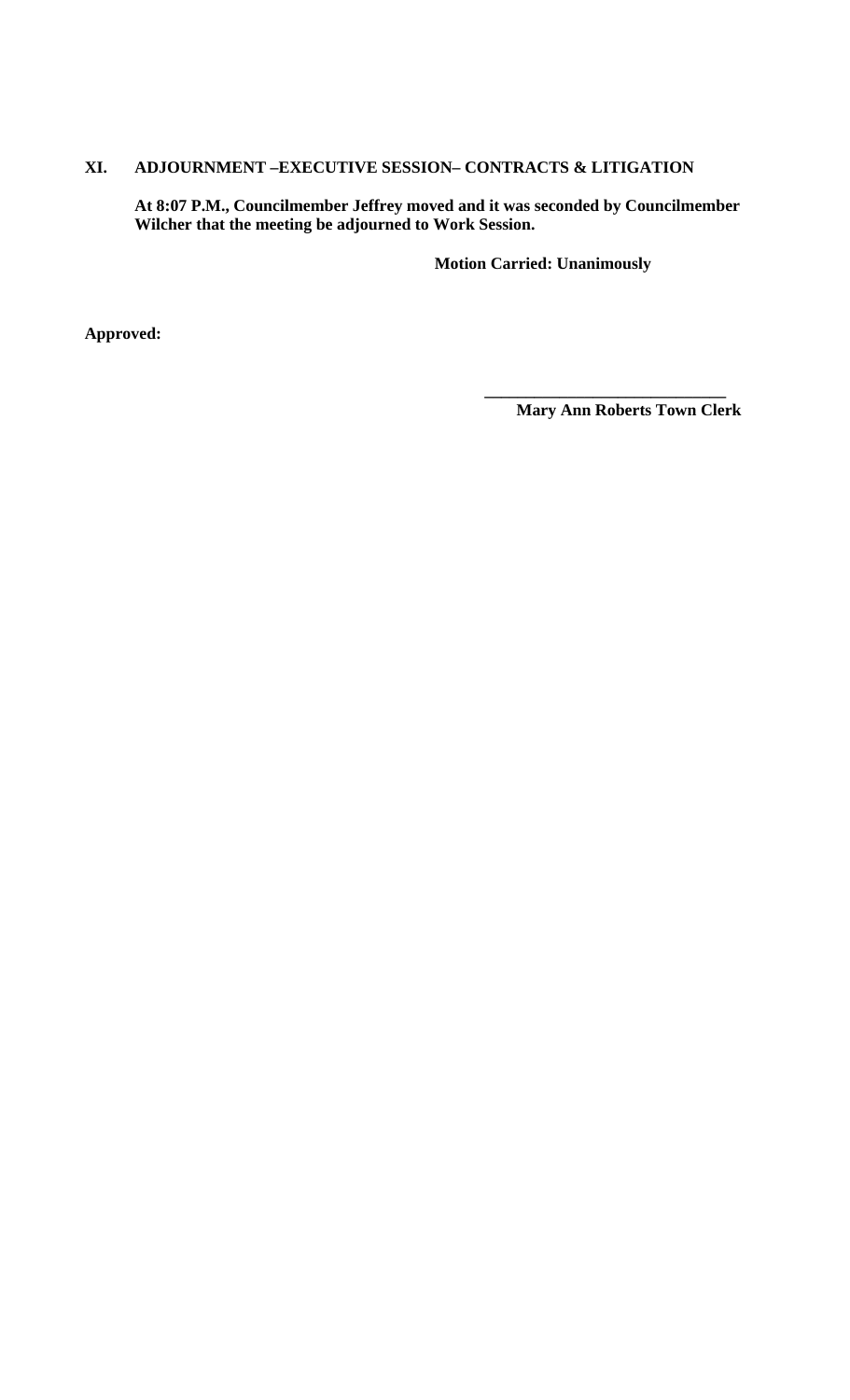# Intermunicipal Agreement

Whereas, the Village of Sleepy Hollow agrees to serve as Lead Agency for the purpose of implementing WQIP Grant DEC01-C00077GG- 335000 and

Whereas the following communities agree to participate as the Sleepy Hollow Consortium

The Villages of Port Chester, Bronxville, Rye Brook, Ardsley, Elmsford, Hastings on Hudson, Pelham, Pelham Manor, Mt. Kisco, Dobbs Ferry, and Irvington on Hudson and

The Town Village of Harrison and

The Towns of Eastchester, Ossining, Mount Pleasant, and

The Cities of Rye and Peekskill

Whereas the Consortium has been formed for the purpose of obtaining grant funding for data collection and stormwater mapping as required by NYS Therefore.

Consortium members agree to provide adequate staff on agreed schedule to transport contractor's technical staff to locations throughout community in order to collect data associated with municipal stormwater system

Furthermore consortium members agree to provide required salary and benefit information for staff assigned to the project necessary to meet an in-kind requirement for the municipal share of

\$4,602.00

The Village of Sleepy Hollow agrees to act as Lead Agency as follows:

By issuing RFP for contractual services as provided for in Scope of Services Awarding contract for contractual services consistent with Scope of Services Receiving grant funds from NYSDEC and dispersing grant funds upon proper

invoicing from contractor

Dolph Rotfeld Engineering to act as Project Manager for the Village of Sleepy Hollow for review and approval of RFP, Contract for Services, and processing of payment of claims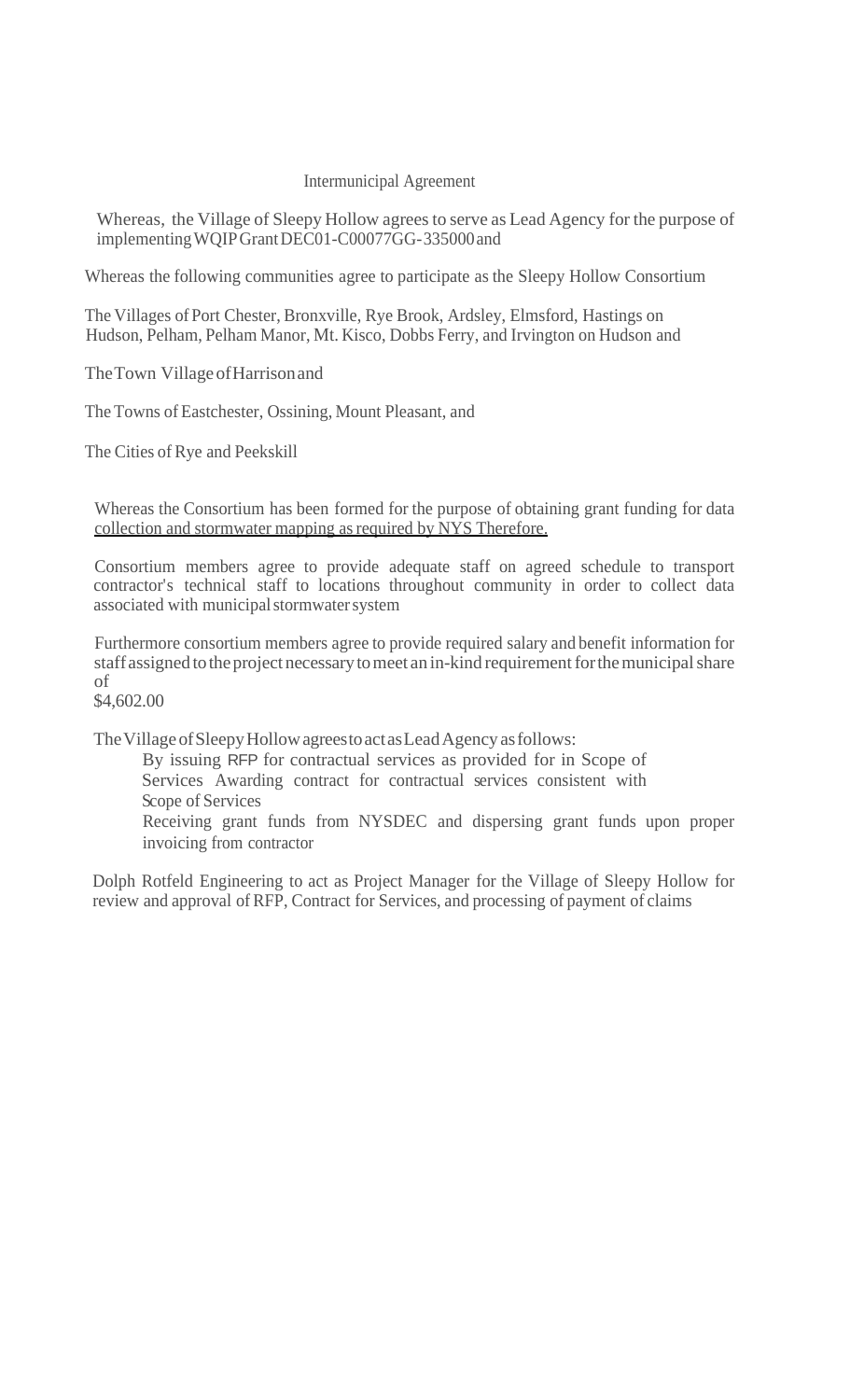| Above Agreed for                                                         |  |
|--------------------------------------------------------------------------|--|
| and for<br>The Village of Port Chester By The Village of Port Chester By |  |
| The Village of Bronxville By By                                          |  |
|                                                                          |  |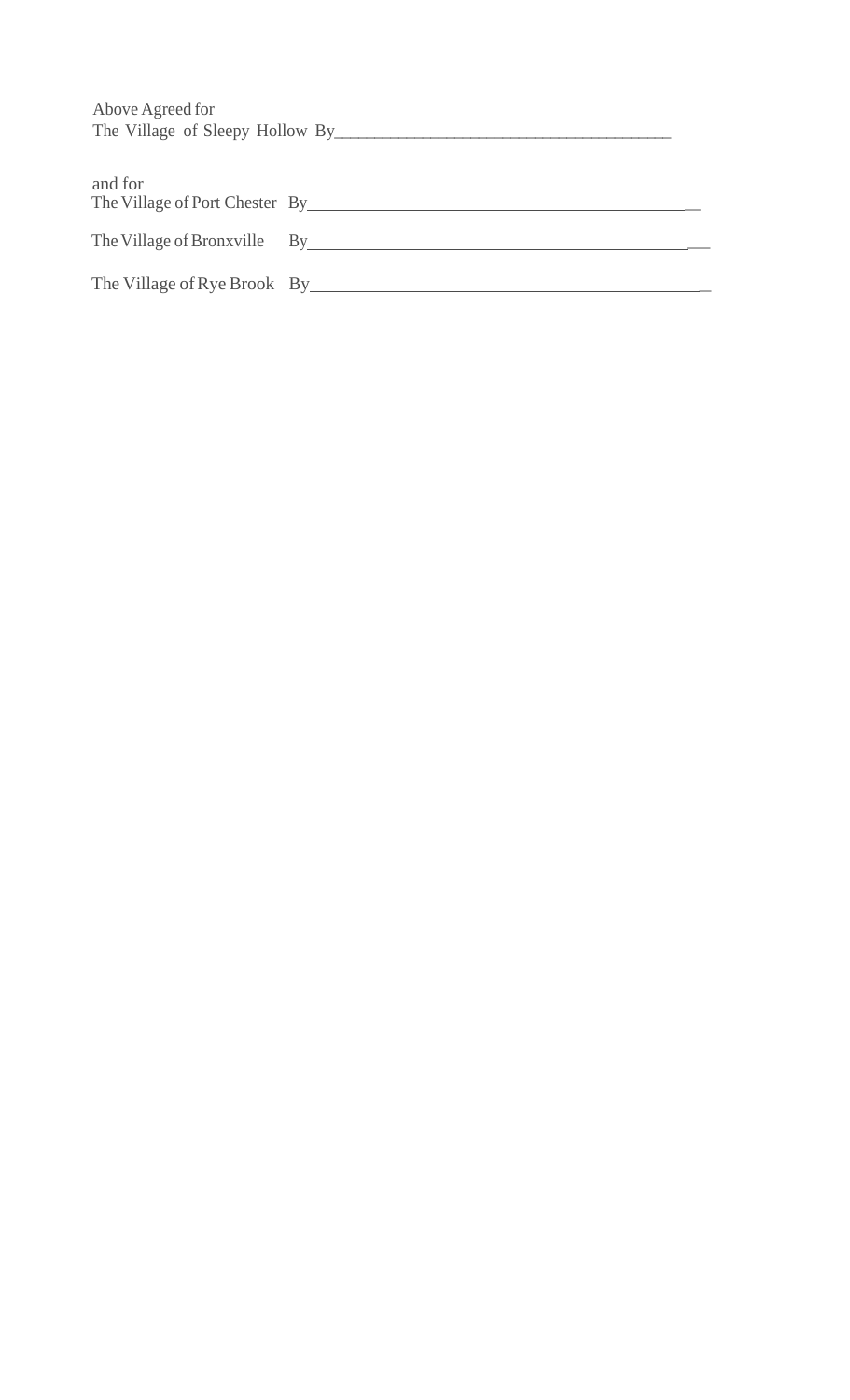| The Village of Ardsley  | By <u>such a series of the series of the series of the series of the series of the series of the series of the series of the series of the series of the series of the series of the series of the series of the series of the s</u> |
|-------------------------|--------------------------------------------------------------------------------------------------------------------------------------------------------------------------------------------------------------------------------------|
| The Village of Hastings | By <u>service</u> and the service of the service of the service of the service of the service of the service of the service of the service of the service of the service of the service of the service of the service of the servic  |
| The Village of Elmsford | By the contract of the contract of the contract of the contract of the contract of the contract of the contract of the contract of the contract of the contract of the contract of the contract of the contract of the contrac       |
| The Village of Pelham   | By <u>such and the set of the set of the set of the set of the set of the set of the set of the set of the set of the set of the set of the set of the set of the set of the set of the set of the set of the set of the set of </u> |
|                         | The Village of Pelham Manor By Manual Communication of Pelham Manor By                                                                                                                                                               |
|                         |                                                                                                                                                                                                                                      |
|                         | The Village of Dobbs Ferry By Manual Account of the Village of Dobbs Ferry By                                                                                                                                                        |
|                         | The Village of Irvington By Samman By Service Communication of Irvington By                                                                                                                                                          |
|                         | Town/Village of Harrison By Management of Harrison By                                                                                                                                                                                |
| Town of Eastchester     | By the contract of the contract of the contract of the contract of the contract of the contract of the contract of the contract of the contract of the contract of the contract of the contract of the contract of the contrac       |
| Town of Ossining        | By the contract of the contract of the contract of the contract of the contract of the contract of the contract of the contract of the contract of the contract of the contract of the contract of the contract of the contrac       |
| Town of Mt. Pleasant    | By the contract of the contract of the contract of the contract of the contract of the contract of the contract of the contract of the contract of the contract of the contract of the contract of the contract of the contrac       |
| City of Rye             | By the contract of the contract of the contract of the contract of the contract of the contract of the contract of the contract of the contract of the contract of the contract of the contract of the contract of the contrac       |
| City of Peekskill       | By the contract of the contract of the contract of the contract of the contract of the contract of the contract of the contract of the contract of the contract of the contract of the contract of the contract of the contrac       |